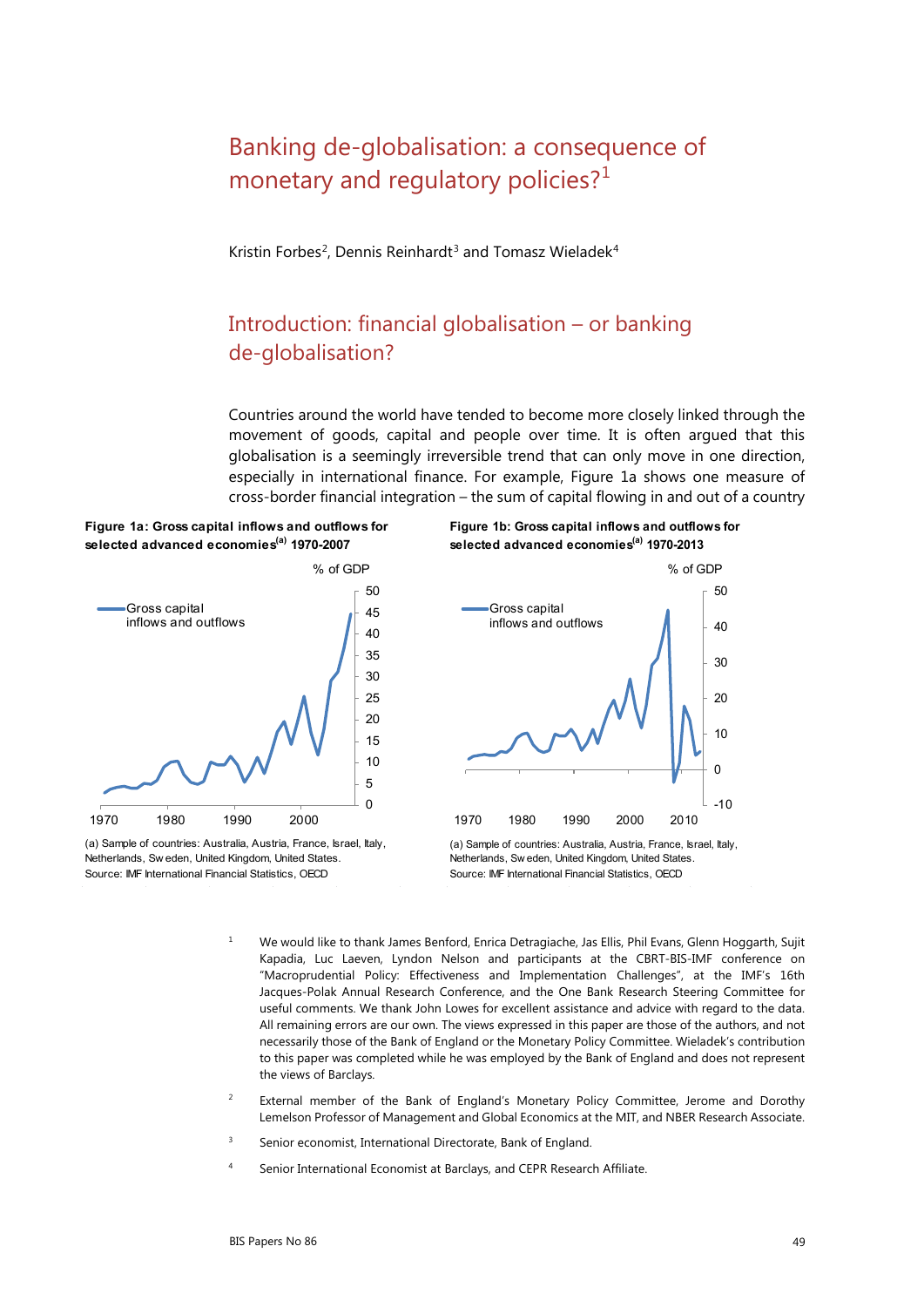by foreigners and domestic residents each year (scaled as a share of global GDP) for a group of advanced economies with data back to 1970.<sup>[5](#page-1-0)</sup> These capital flows increased sharply over the 15 year window starting in 1990 – a trend which many believed would continue (albeit with some ups and downs around this longer term trend as had traditionally occurred).

During the global financial crisis, however, this trend of ever increasing crossborder financial flows reversed. Figure 1b extends Figure 1a with post-crisis data and shows the subsequent sharp decline in international capital flows.

To better understand what has caused this decline, Figure 2a breaks these capital flows into four broad categories: banking flows, portfolio equity and debt flows and foreign direct investment. This figure shows that although portfolio equity and bond flows slowed slightly during the crisis, these types of capital flows have since stabilised and continued to increase. Capital flows in the form of FDI have continued to increase – both during and after the crisis. Figure 2b divides these international banking flows further into international bank-to-bank lending and bank-to-nonbank lending. The main decline in cross-border bank flows – especially since 2012 – was caused by a decline in international bank-to-bank (but not bank-to-nonbank) lending.





**Figure 2b: Bank-to-bank and bank-to-non-bank flows**



Notes: Gross lending in different types of assets is the cumulated USD bn flow in cross-border lending since 2002 Q1 summed across the BIS reporters for which data was available and then added to 2001 Q4 stocks. Flows in the BIS data refer to estimated exchange-rate adjusted changes in stocks.

Sources: IMF *International Financial Statistics*; BIS international banking statistics.

Note: The chart shows, over the specified time period, the cumulated (exchange-rate adjusted) cross-border bank-to-bank and bank-to-non-bank lending summed across the BIS reporters for which data was available.

Sources: IMF *International Financial Statistics*; BIS international banking statistics.

This persistent contraction in cross-border bank lending has been described with terms such as "financial de-globalisation" (Forbes, 2014) and "the great cross-border bank deleveraging" (Cerutti and Claessens, 2014). A number of papers have proposed

<span id="page-1-0"></span><sup>&</sup>lt;sup>5</sup> This is gross capital flows into each country, expressed as a percent of the total GDP of all countries in the sample. "Gross" capital inflows is asset purchases by foreigners - capital flows from foreigners into the country – net of their sales (outflows). Gross capital outflows is defined symmetrically for domestics.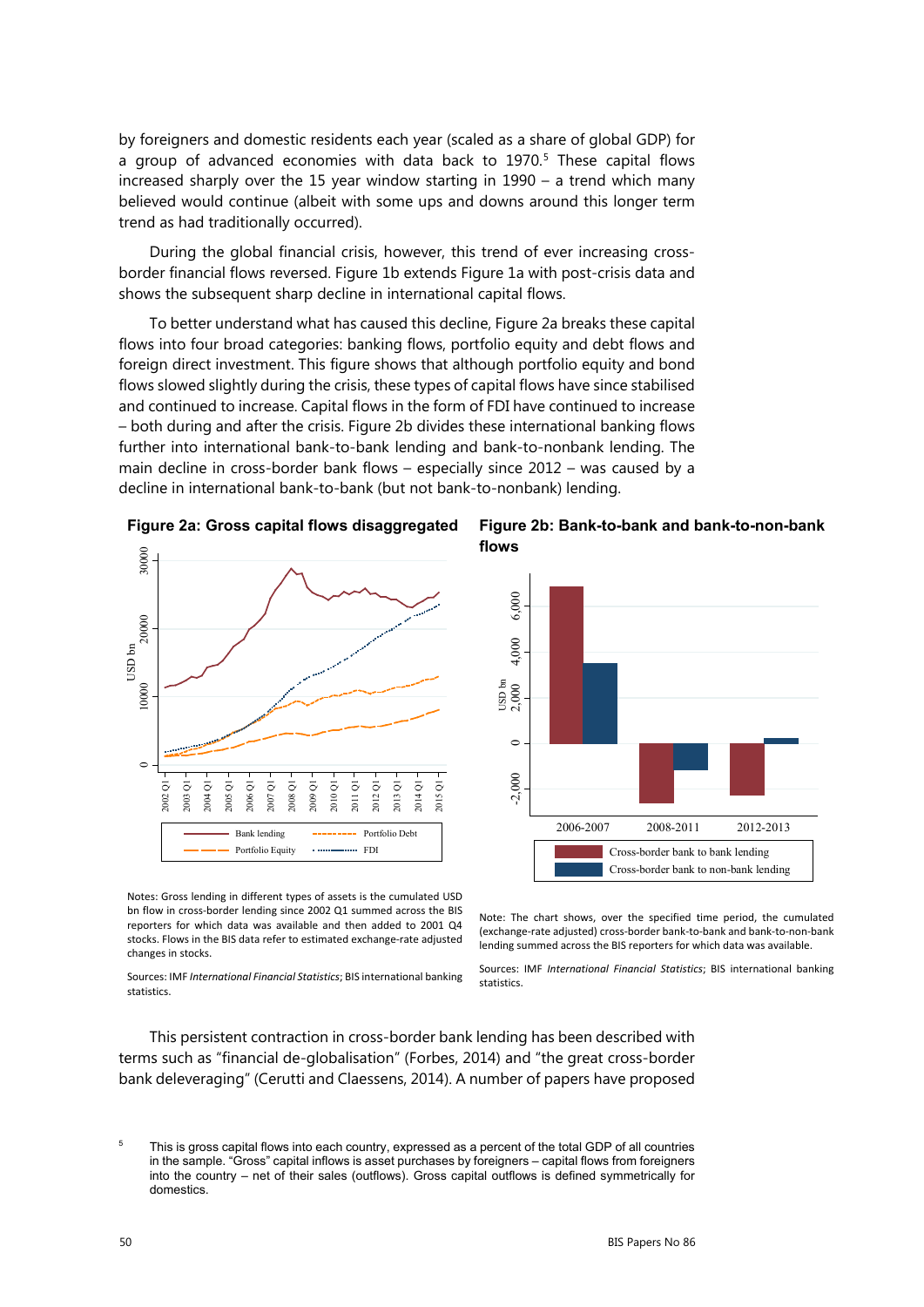and tested explanations for this contraction. For example, Rose and Wieladek (2014) explore the role of government intervention in the banking system, while Giannetti and Laeven (2012) consider the impact of increased home bias. Cerutti and Claessens (2014) and Forbes (2014) weigh a wide set of factors, including the above as well as a reduced demand for loans, and reduced availability of wholesale funding for banks.

A closer inspection of Figures 2a and 2b suggests that the recent evolution of international bank lending can be divided into two stages: the sharp initial contraction that occurred during the crisis, and a more recent decline that began in 2012 – what we refer to as the "second phase of banking de-globalisation". This most recent decline in international lending is in stark contrast to greater stability in other types of capital flows and domestic bank lending. Indeed, at a time of substantial monetary easing in most advanced economies, one would expect at least part of the intermediation to take place via the global banking system. The academic literature has not yet focused on this second phase of banking deglobalisation, or whether regulatory and/or unconventional monetary policy could be behind these trends in global banking. The paper summarised in this article, Forbes, Reinhardt and Wieladek (2016), attempts to fill these gaps.

# An unexplored explanation: bank regulation combined with unconventional monetary policy?

Many countries meaningfully adjusted their economic policies during and since the global financial crisis in ways that could affect international bank lending. For example, bank regulations were significantly tightened to strengthen the resilience of financial systems. Typically this would lead banks to reduce domestic and international lending to the same degree  $-$  as shown in several studies.<sup>[6](#page-2-0)</sup> At the same time, many central banks pursued unconventional monetary policies (such as quantitative easing and targeted lending policies) aimed at stimulating aggregate demand. Even though these policies were not directly aimed at international bank intermediation, they may have had substantive effects by changing the relative risk weights attached to international relative to domestic lending. More specifically, assume unconventional monetary policy lowers interest rates at home or improves the domestic economic outlook. This will reduce the associated risk weight, thereby skewing an individual bank's incentive to reduce international lending significantly more than domestic lending in response to higher capital requirements. Conceptually, this is how policies such as quantitative easing or other programs aimed to support economic activity at home may interact with changes in microprudential requirements to generate a large contraction in international lending.

While these policies could play an important role in explaining the contraction in cross-border bank lending, it has been difficult to evaluate their effects empirically for several reasons. First, distinguishing between cross-border loan supply and

<span id="page-2-0"></span><sup>6</sup> For example, after a 100 basis point increase in capital requirements, Aiyar, Calomiris and Wieladek (2014) find a contraction of 5.6% in domestic private non-financial corporate (PNFC) lending, while Aiyar*,* Calomiris, Hooley, Korniyenko and Wieladek (2014) find a contraction of about 5.4% in cross-border loan supply. Bridges et al (2014) also find a quantitatively similar impact on domestic lending.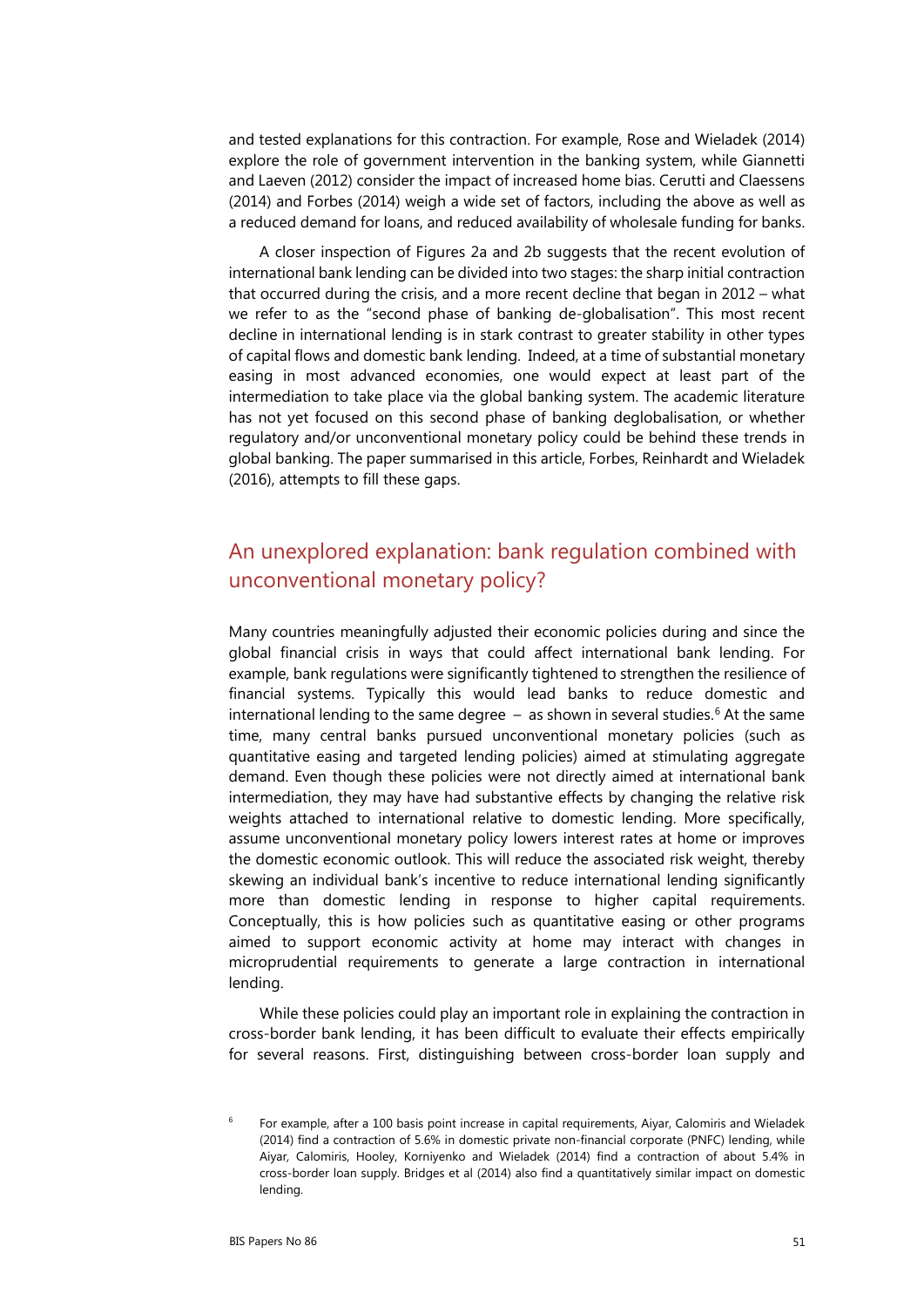demand is difficult. Second, the temporal clustering of these different policies, in direct response to the financial crisis in most countries, makes disentangling their individual effects challenging. Finally, it is difficult (if not impossible) to obtain the necessary data on all the relevant policies in most countries.

# The United Kingdom as an ideal case study with global implications

A unique UK data set, combined with the policy decisions and structure of the British banking system, however, allows us to address these challenges and provide the first evaluation of whether changes in regulatory and monetary policy were a significant factor in the second phase of banking de-globalisation. Our dataset includes external bank lending by country, which we have merged with detailed regulatory data on microprudential capital requirements (merged across three regulatory forms), as well as with information on bank balance sheets and different forms of unconventional monetary policy. The resulting bank-country-time panel allows us to separate country-specific loan demand from supply via country-time effects (as in Aiyar et al, 2014).

The United Kingdom is also an ideal case study to test how regulatory and unconventional monetary policy may have affected international bank lending due to its structure and recent policy actions. UK-resident banks are at the heart of the global financial system and have played a major role in the de-globalisation of bank flows. As shown in Figure 3, UK banks provide more international loans (bank-to-bank assets) than any other country in the world, with around 15% of international interbank activity booked in the United Kingdom and the average UK bank lending to 53 countries. The United Kingdom actively used different regulatory and unconventional monetary policies after the peak of the financial crisis: UK quantitative easing was conducted from 2009 onwards; microprudential regulatory requirements were adjusted throughout; and the Funding for Lending Scheme (FLS), a policy designed to stimulate domestic lending, was introduced in July 2012.

The FLS plays a key role in our analysis, so merits a brief explanation. The program was announced in June 2012, and coordinated between the Bank of England and Her Majesty's Treasury (HMT). It was designed to increase bank lending by ensuring that high bank funding costs and capital constraints within the British banking system did not impede lending to the United Kingdom's real economy. This scheme consisted of several components. First, it provided funding to participating institutions for an extended period at below market rates. This likely led to lower interbank funding costs and hence lower effective interest rates on mortgage and private non-financial corporate (PNFC) loans in the United Kingdom. Second, it provided preferential capital treatment for specific FLS-eligible lending in order to stimulate domestic lending. The program was also modified on 1 January 2014, when support for household lending was removed (due to the improvement in household credit conditions and renewed momentum in house price inflation), while the subsidy for non-financial corporate lending remained.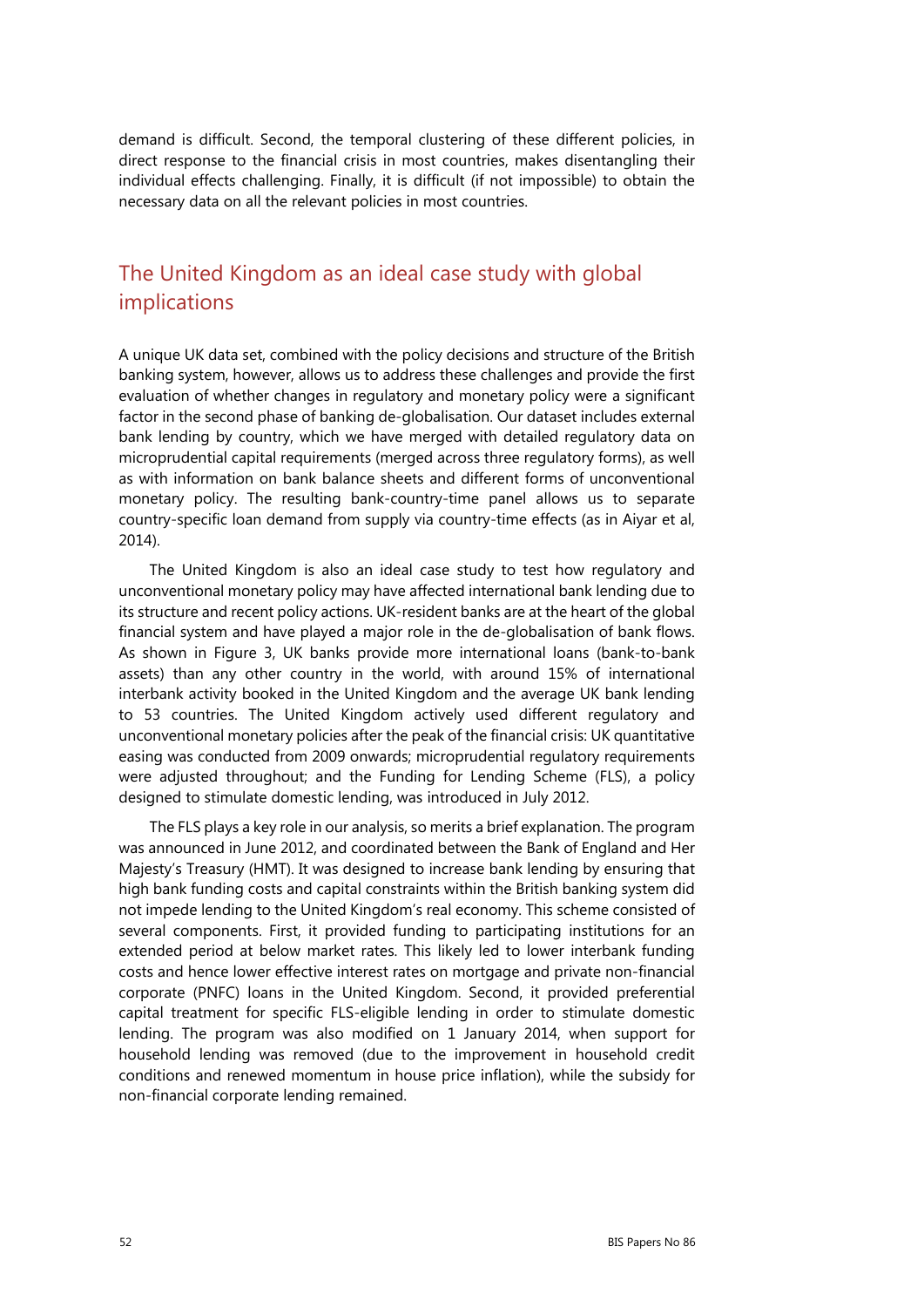#### The largest cross-border banking centres at the onset of the  $2<sup>nd</sup>$  phase of banking de-globalisation extensive and the state of the state of the state of the state  $\frac{1}{2}$



Note: Data refer to 2012 Q2 and cross-border bank-to-bank lending.

Source: BIS international banking statistics.

### Key results

The results from our analysis suggest that changes in capital requirements, and their interactions with certain types of monetary policy, have led to significant reductions in international bank lending. We find that an increase in a bank's capital requirement of 100 basis points leads to a contraction in external lending growth of about 3.4%. For banks which specialised in FLS-eligible lending (before the introduction of this policy), the effects of increased capital requirements were amplified by a significant amount. In particular, the same increase in a bank's capital requirement led to a larger contraction in external lending under the  $FLS -$  with estimates suggesting this amplification effect was substantial for the average bank. The main findings are robust to different data cleaning techniques and the inclusion of various control variables in our econometric model. These results are also robust to an alternative estimation framework aimed at addressing any potential endogeneity between capital requirements and international bank lending.

While these results suggest that certain forms of unconventional monetary policy – namely the FLS – can have important effects on international bank lending when combined with changes in bank regulations, other types of unconventional monetary policy may or may not have the same impact. Indeed, a similar analysis for quantitative easing suggests that while this policy may also have magnified the impact of increased capital regulations on external lending, any such amplification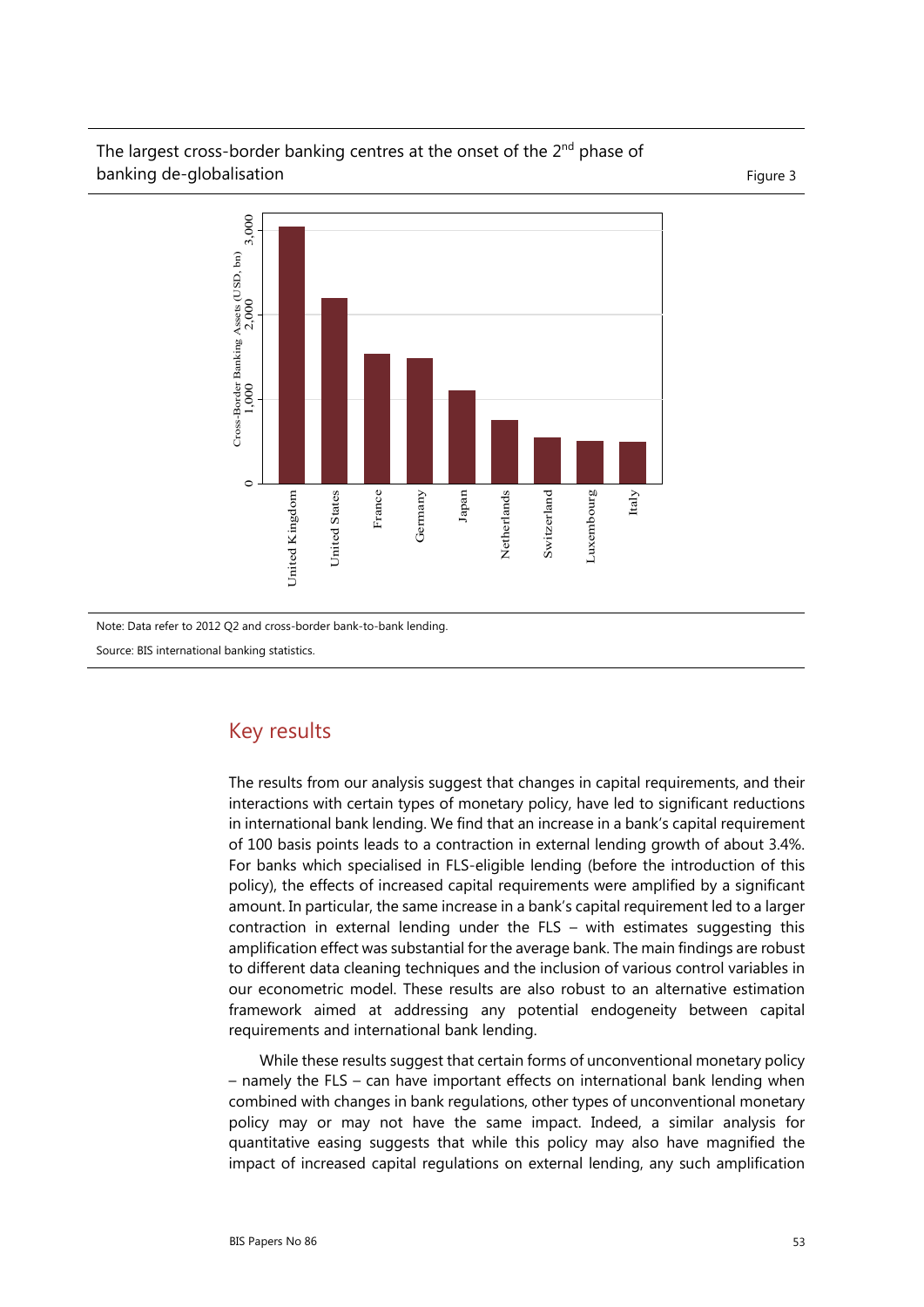effects were insignificant, smaller in magnitude, and not robust to perturbations of our baseline empirical model.

A more detailed analysis of the different components of the FLS program supports these main findings and provides additional details on precisely how this form of unconventional monetary policy interacted with and amplified the impact of capital regulations. This significant interaction between the FLS and increased capital regulations only occurred when the full FLS program – aimed at supporting both household and PNFC lending – was in place. The interactions are less powerful during the second phase of the FLS – aimed at supporting only the much smaller component of PNFC lending. This is not surprising, since household mortgage lending is a much larger fraction of overall UK bank lending than PNFC lending.<sup>[7](#page-5-0)</sup> Moreover, we document that this effect is only present for international bank-to-bank (but not bank-to-nonbank) lending, which is the type of lending behind the recent decline in cross-border banking flows since 2012 (as shown in Figure 2b). These results support the thesis that the interaction of increased capital requirements with the FLS (which began in 2012) may have played a significant role in the 'second phase of banking de-globalisation'.

To assess if the regression estimates based on UK microeconomic data can explain a meaningful amount of the aggregate data, we assess the overall impact based on a number of conservative assumptions. More specifically, we calculate how cross-border bank-to-bank lending would have evolved in the absence of increased capital requirements and their interaction with the FLS. This counterfactual exercise suggests that external bank-to-bank lending would have been higher in the absence of tighter capital requirements, and substantially higher in the absence of their interaction with the FLS. A simple back-of-the-envelope calculation suggests that the level of external UK (global) bank-to-bank lending at the end of the first phase of the FLS in 2013 was approximately 30% (10%) lower as a result of these policies. The size of this effect is striking, since our calculation is only based on the estimated effects of these policies in one country. Yet many other countries were simultaneously increasing bank regulations and adopting various programmes aimed at supporting domestic lending and the real economy. The combined effects of these policies and their interactions across countries could explain a significantly larger share of the reduction in international lending that occurred not only in the United Kingdom, but also in many other countries.

### **Conclusions**

This series of results suggests that certain types of unconventional monetary policy, and their interactions with regulatory policy, can have important global spillovers. Policies designed to support domestic lending, such as the UK's Funding for Lending scheme, might have the unintended consequence of amplifying the impact of microprudential capital requirements on external lending. We do not explicitly test for the domestic effects of these policies, but instead focus on the spillover effects to other countries. Nor do we consider the welfare implications of these effects. But we do find that the magnitude of these types of spillovers can be substantial – even for

<span id="page-5-0"></span>

Bridges et al (2014) note that mortgages make up 65% of total UK domestic real sector lending, with PNFC lending making up the remaining 35%.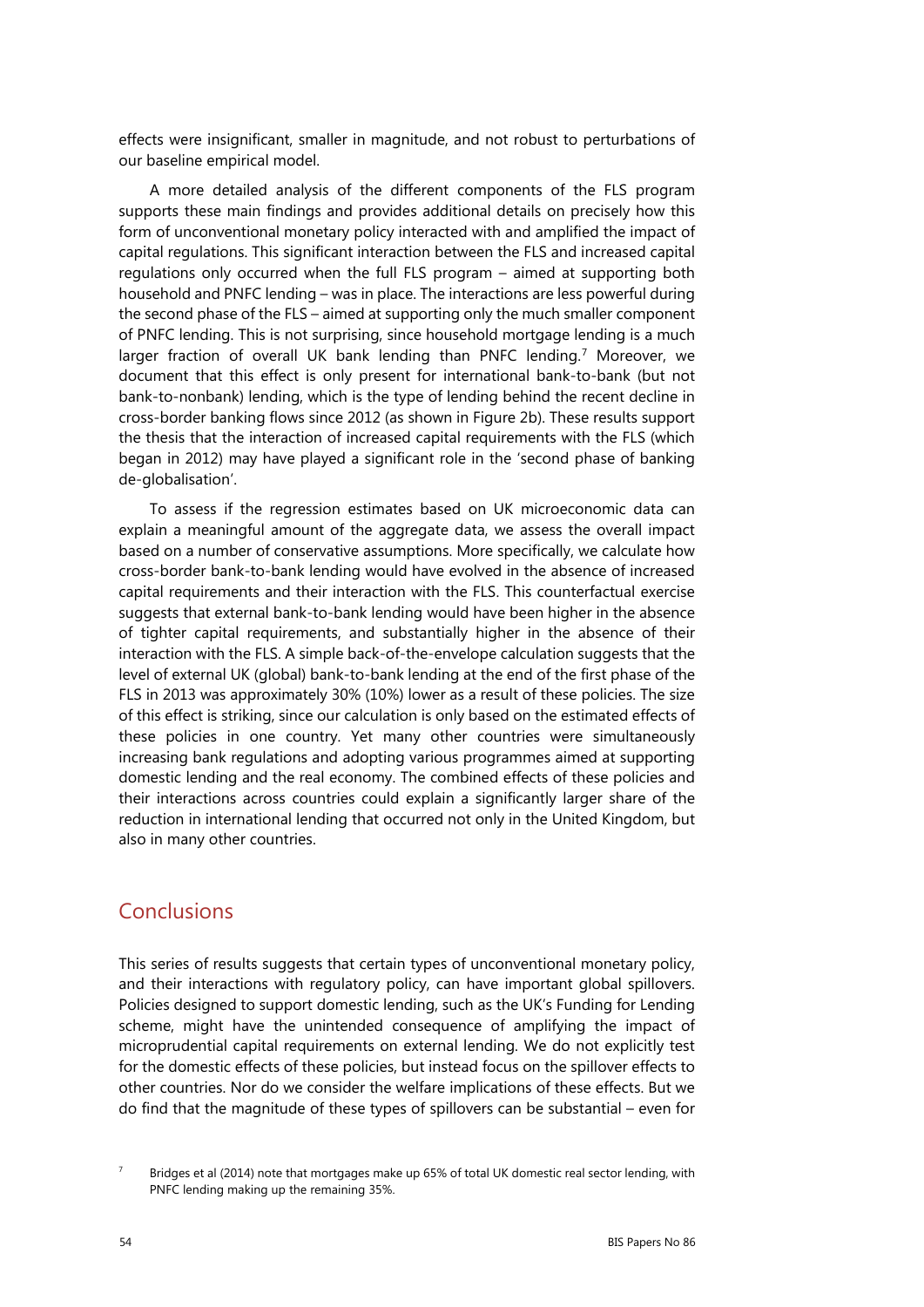a single country that is a relatively small share of global GDP. This suggests that the global implications could be substantially bigger – especially as many countries undertook similar policies to the United Kingdom over this period.